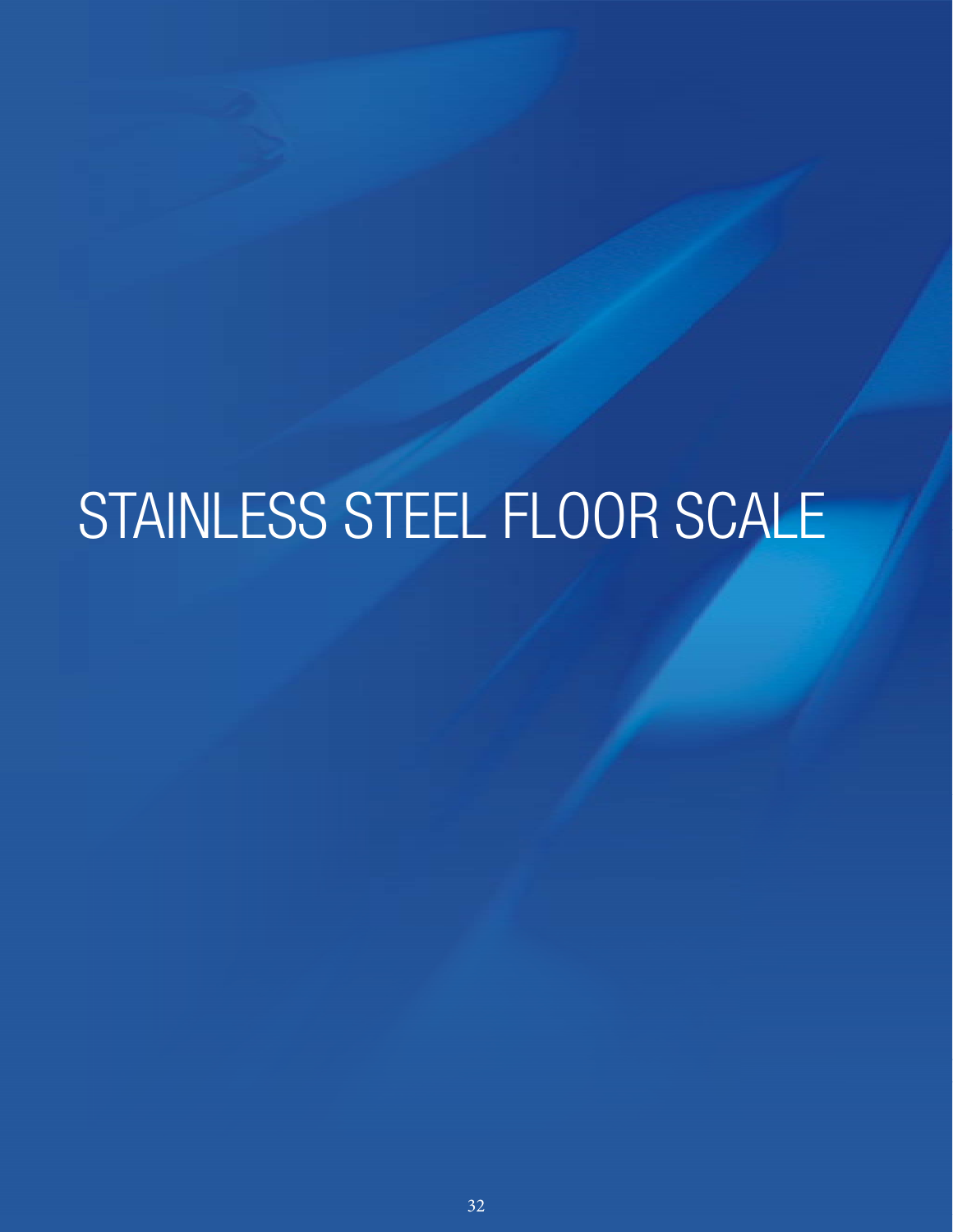

# STAINLESS STEEL FLOOR SCALE



#### ALL STAINLESS CONSTRUCTION.

INSCALE's rugged stainless steel floor scales are available in both smooth deck I and treadplate tops. All stainless load cells, junction box, feet and indicator. Stainless steel swivel feet, side access stainless steel summing boxes and 20ft 4 cond cable to indicator. cond cable to indicator. c

CAPACITIES 2.5K, 5K, 10K

SIZES 3' x 3', 4' x 4', 4' x 6', 5' x 5'

1 (800) 230-0120 Contact@inscaleusa.com CAGE Code 07GT5

contact@inscaleusa.com

www.inscaleusa.com

Nationwide Dealer Network

33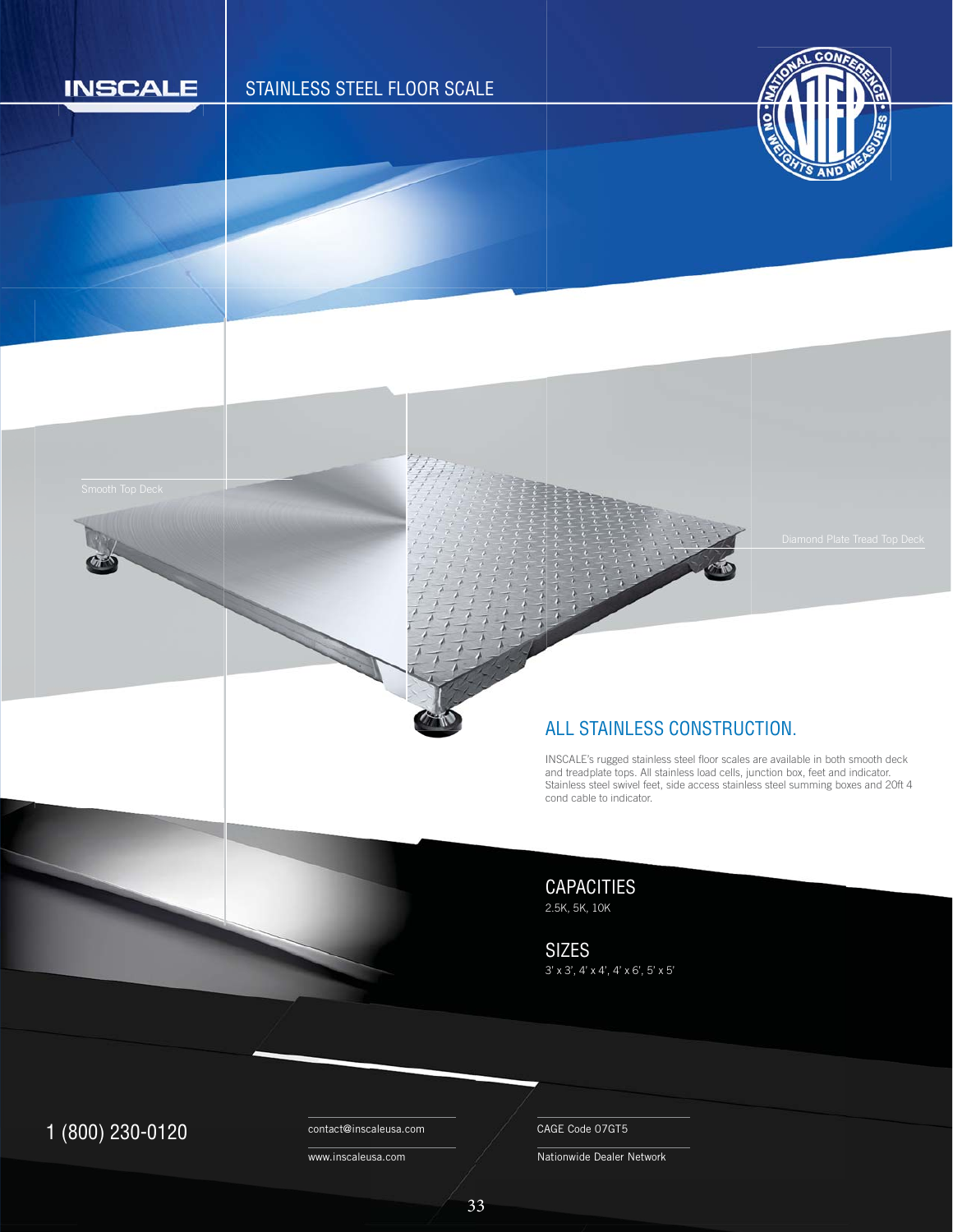



Optional tread top ramp with landing



### **OVERVIEW**

Choose between smooth stainless steel top deck or rugged diamond plate tread, with optional ramp add-ons for both.

Stainless steel industrial floor scale designed to withstand the widest variety of demanding industrial applications.

Pharmaceutical Heavy washdown Industrial/Commercial Grade Food processing Chemical Hazardous area

#### DIMENSIONS / CAPACITY

- 4' x 4' and 5' x 5' sizes available
- Capacity 2.5K, 5K, 10K models
- Uses four hermetically sealed, stainless steel NTEP load cells

# **ACCESSORIES**

Ramps Pit Frames & Packages Bump Guards

- 200% overload capacity
- 100% endload capacity
- $100\%$  sideload capacity<br>•  $\frac{100\%}{1000\%}$  Food-grade welds
- Food-grade welds

Forklift Channels Digital Indicators Indicator Stand

# NTEP CERTIFIED

- N.T.E.P. C.O.C. #18-066-A1
- Performance As Per NIST H-44

Legal-for-trade NTEP approved scales have been certified by The National Type Evaluation Progrem (NTEP) All of the NTEP Certified scales in this category have been approved as "Legal for Trade" by the National Conference on Weights and Measures. Different industries and states require different specs.

#### BUILT RIGHT. BUILT TO LAST.

We stand behind our products. INSCALE products come with a 3-Year Warranty from the date of original purchase on defects in material and workmanship for all INSCALE products properly installed by an authorized distributor under normal use and maintenance. We carry all standardized replacement parts for our bases.

contact@inscaleusa.com

www.inscaleusa.com

#### INDIANA SCALE COMPANY